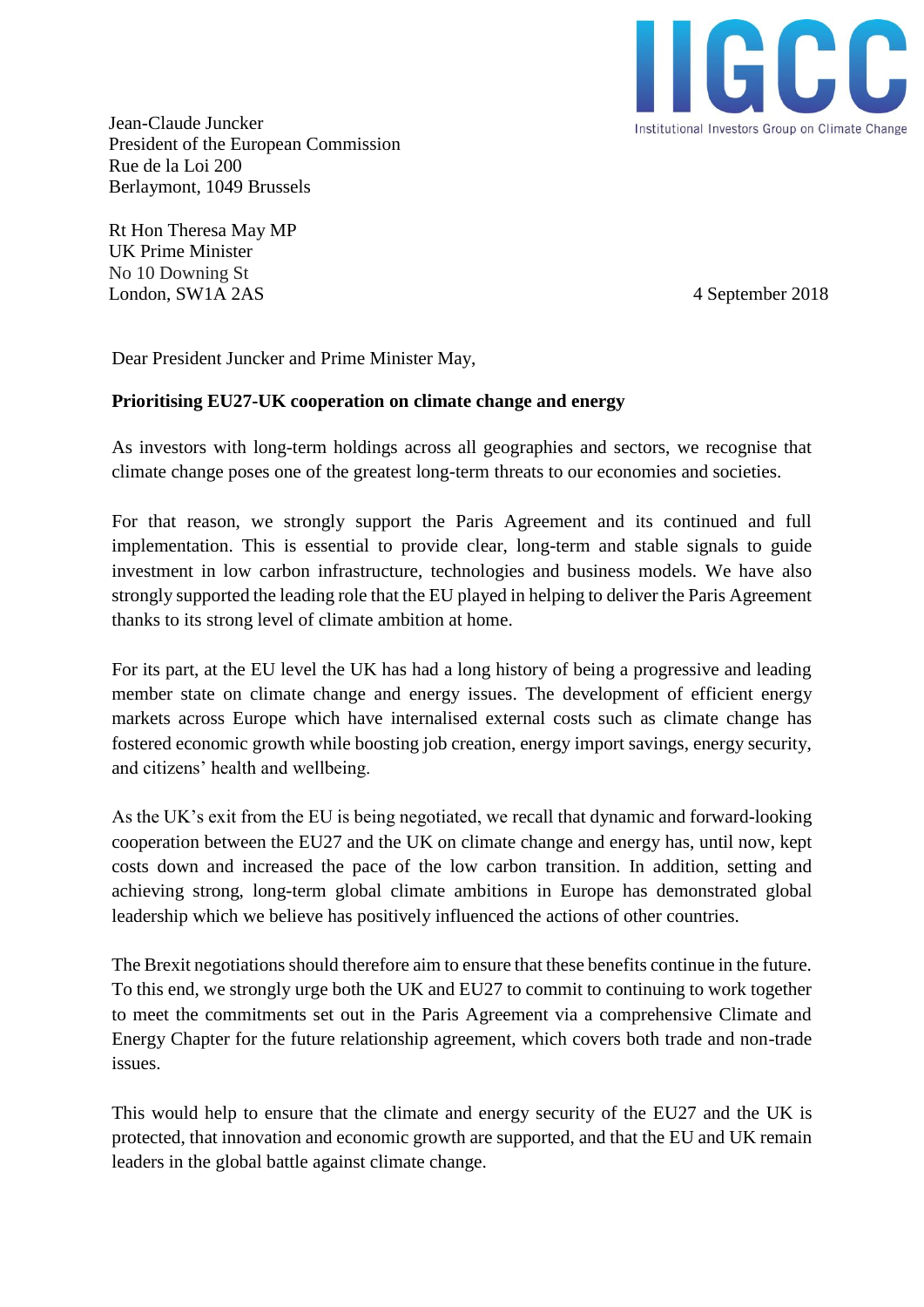Addressing climate change and energy together creates an area of mutual benefits where the respective interests of the EU and the UK are balanced, allowing for more rapid agreement. Such a balance of interests is only possible if the Chapter addresses issues such as cooperation on emission targets (including renewables, energy efficiency, and buildings and vehicle standards), clean energy projects of common interest, climate and energy diplomacy and carbon pricing, which, as non-trade issues, it would be much more difficult to address adequately in a "more conventional" EU Free Trade Agreement (for instance - the FTA with Canada does not cover energy).

Within such a Climate and Energy Chapter, the priorities for the EU27 and UK investor community are set out below:

## **1. Maintaining and enhancing climate ambition within a strong and efficient economy**

a) Agreement to cooperate on implementing the Paris Agreement.

Climate change is a global issue that is best addressed through a collaborative approach. Both the EU and the UK have been leading the way in decarbonisation over the years by showing that the energy transition can be a success story, and by negotiating jointly at the international level. Reaching the EU's and UK's ambition levels and targets should demonstrate this ongoing commitment and provide a solid vision for the future.

b) Agreement that after Brexit both the UK and EU27 will maintain high environmental standards on products, vehicles, industrial emissions, and green finance currently agreed within the EU, and to a process of dynamic cooperation to discuss future increases in these standards.

EU27 investors need confidence that the UK will not seek to initiate a race to the bottom in Europe on environmental standards. Those investing in the UK need clarity that HM Government will not lower standards in future (non-EU) trade deals that would allow international competitors with lower standards to undercut them. The EU27 and the UK can accelerate the development of ambitious and aligned regulations, including on renewables, energy efficiency and buildings standards - supporting maximum economic and social benefits for both sides and setting the benchmark for global environmental standards.

c) Agreement that the UK will continue to participate in the EU Emissions Trading System (EU ETS) until at least the end of Phase IV.

The EU ETS has created a level environmental playing field for the power sector and energy intensive facilities across Europe. Unpicking the UK's participation in the mechanism would be extremely complicated. The future relationship agreement must avoid the negative implications of an overly-hasty UK exit, for example additional surplus allowances being added to the EU ETS, a reduction in the EU carbon price driven by any perceived lack of UK confidence in carbon trading, or rushed legislation which undermines the EU ETS' overall functioning.